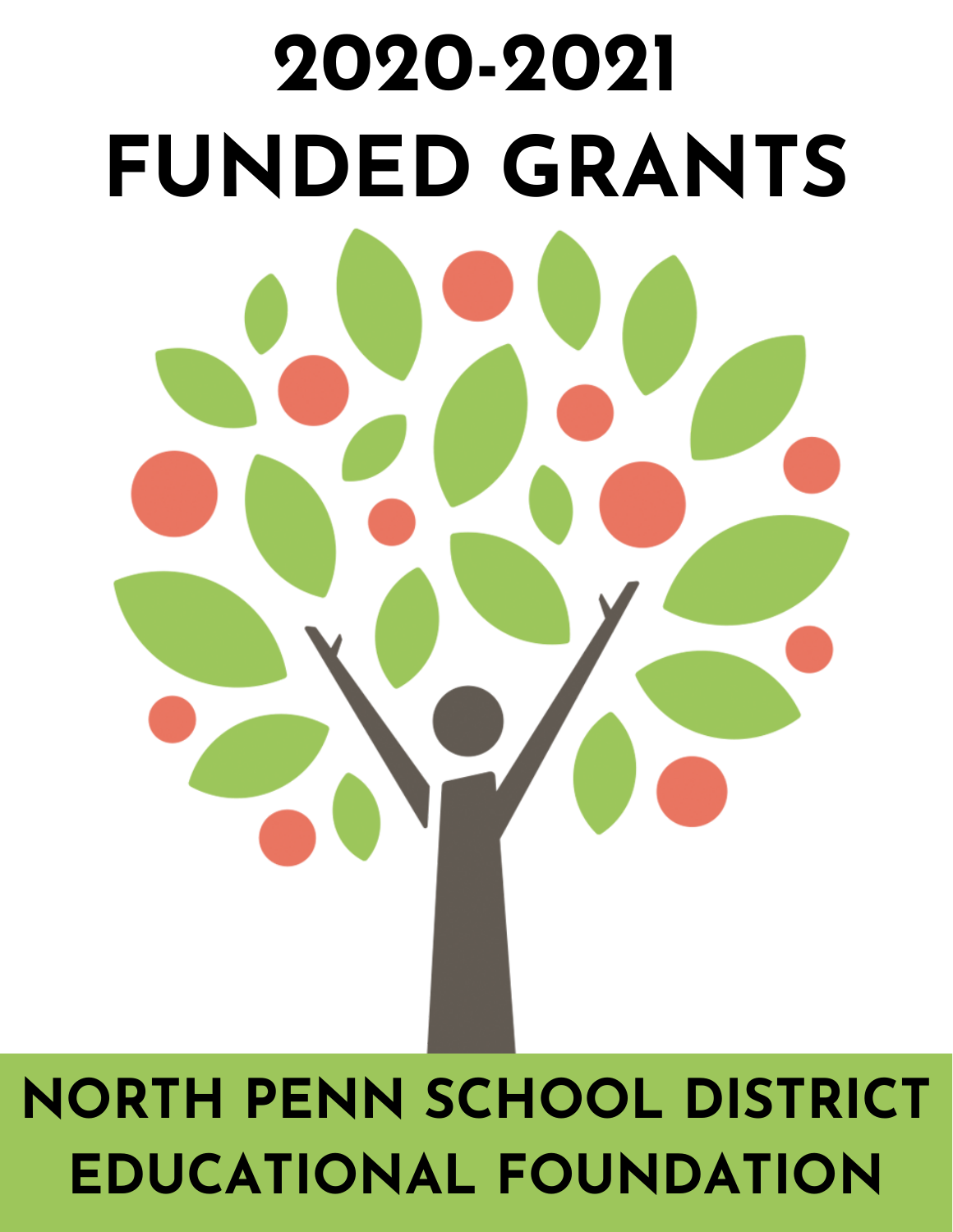#### A Note from the Trustees:

For this year's grants the North Penn School District Educational Foundation awarded 14 grants totaling \$67,242. Grants like these not only enhance the curriculum, but provide a hands-on and innovative way for students to embrace and fully comprehend the lesson. When NPSD educators and staff apply for these grants, some think of how this experience will affect the student in the future. Science and technology grants allow students to understand theories at the next level of thinking. Other grants allow teachers to think about how this experience will benefit students socially and vocationally. We are sure that when you read through these grant descriptions, you will see how these experiences allow our students to develop into better students and citizens. Without you and your generosity, the NPSD students and staff would not have access to these amazing opportunities.

## **Global Virtual Speaker Series**

#### **North Penn High School,** *Dave Hall and Bob McCreary*

North Penn students went on a virtual tour to meet students their age in South Africa, Costa Rica, and the Dominican Republic. They also got to visit with former and current inmates while learning about criminal justice. This grant brought the world to a sociology class through a virtual environment.

#### **Mystery Science**

#### **Inglewood Elementary School,** *Terri Klein and Brynn Hoffman*

Fifty-six fourth grade students at Inglewood benefitted from a year-long membership to Mystery Science, an online science program that is perfect for remote learning. Students will learn elementary science through engaging videos that start with a question and allow opportunities for discussion and further questions. Every lesson concludes with a hands-on activity that can be done at home or in the classroom.

#### **NPTV Studio**

#### **North Penn High School,** *Bob Gillmer*

The NPSD Educational Foundation provided a professional-grade news studio for the students in the Broadcasting and Video Production classes. This 40-foot wrap-around set and news desk incorporates state-of-the-art graphics in every story, allowing students to produce newscasts and programs in a professional environment.

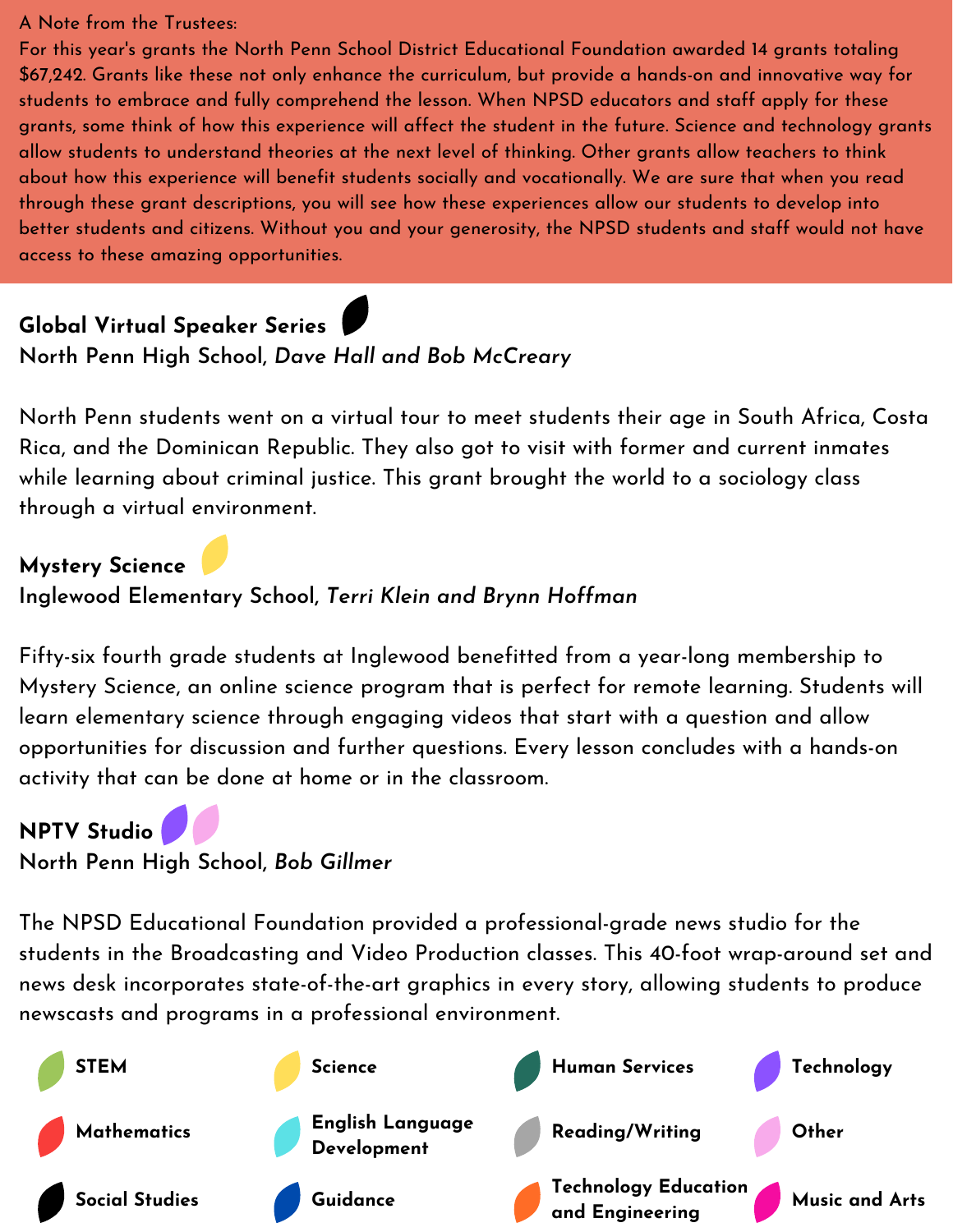#### **Building Math and STEM Skills While Remaining Socially Distant Extended School Care- All Elementary Schools,** *Marjorie Scott*

The Extended School Care Program used this grant to purchase single-player games and logic puzzles which the children in the program could use during the COVID-19 pandemic. This allowed program participants to remain engaged and active when social distancing was required. These games and activities allowed students to reinforce critical thinking skills, build creative approaches to problem solving, and improve spatial abilities.

## **How is our Water Kept Clean? North Penn High School,** *John Collier*

Didn't I hear once that when I drink water, those same molecules used to be dinosaur pee? Isn't last week's shower next week's drinking water? How does that work? This grant showed North Penn students how groundwater gets filtered, and how our drinking water gets processed through the use of a great model. That model was then used in AP environmental science classes, as well as with elementary-aged students around the district.

#### **Stories by Language Learners**

**North Penn High School,** *Cara Lewis, Lauren Michener, Jodie MacDonald, Molly Hackman*

The NPHS English language development department used Book Creator to help language learners improve their writing and speaking skills with an innovative app. The students created different types of books, from content-related projects to personal narratives and memoirs. At the end of the year, teachers selected a few of the best books to be printed and bound for future students to enjoy.

#### **Engineering Projects in Community Service Research Endeavors North Penn High School,** *Mike Boyer*

This grant purchased Elmo cameras, which became an integral part of the teaching equipment, supporting approximately 500 NPHS technology & engineering education students annually. Students of all learning styles and abilities benefitted from greater access to resources and live lessons that enhanced and improved their educational experiences.

# **EITC + YOUR BUSINESS + NPSD + OUR STUDENTS = A WINNING COMBINATION**

The NPSD Educational Foundation has been approved by the PA Department of Community and Economic Development (DCED) as an Educational Improvement Organization (EIO), meaning that our organization can accept Pennsylvania Educational Improvement Tax Credit (EITC). THe EITC makes it affordable for you to contribute to the education of Pennsylvania's children and make a footprint in our community.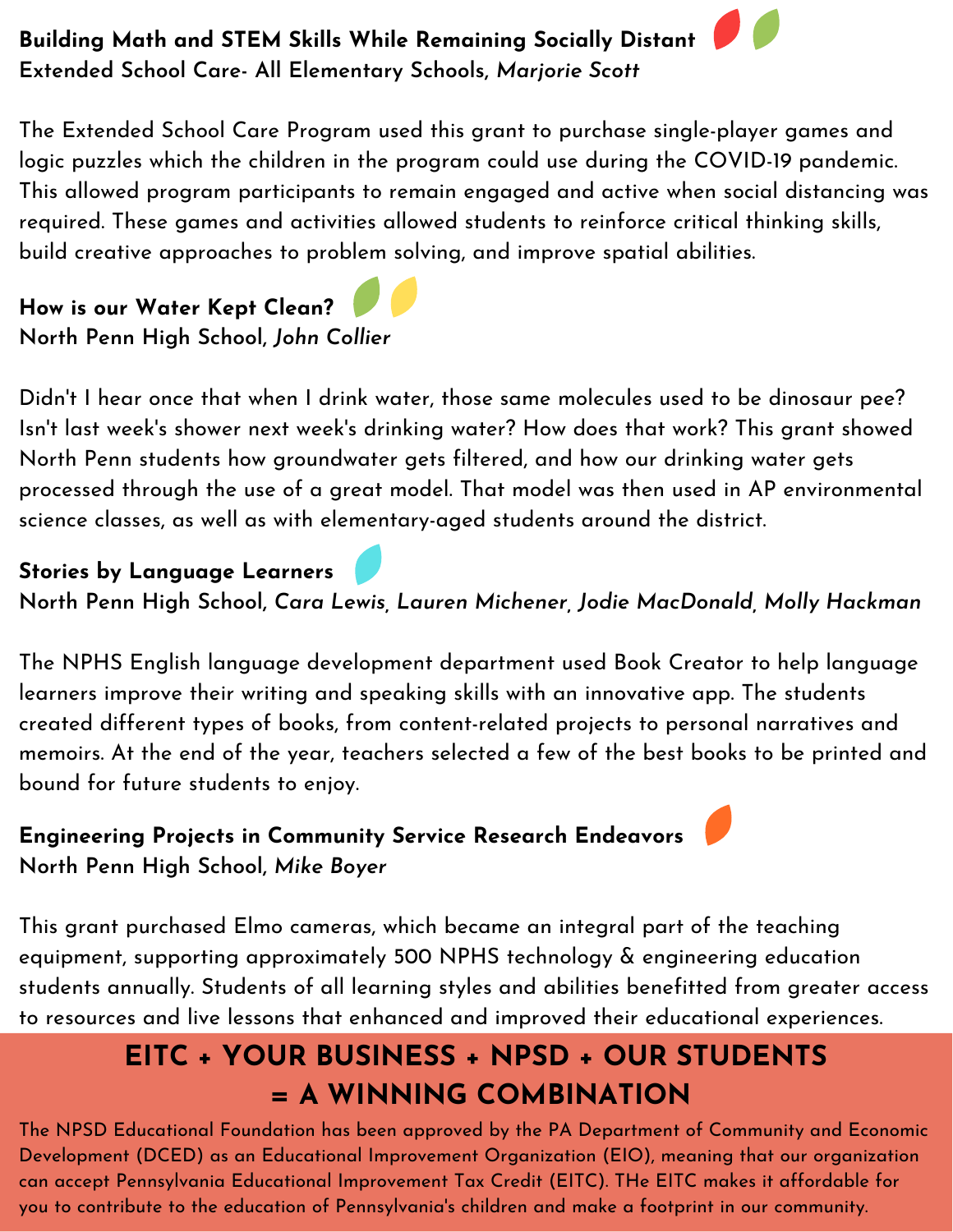# **Screening and Follow-Up Activities of the Movie "Like" NPSD Middle Schools and North Penn High School,** *Lauri Schofield*

With social isolation and core changes, safe and responsible social media use is a healthy way of staying connected. By viewing the documentary "Like", students and staff heard the effects of social media and the unhealthy relationships they may have. Secondary students can use this to make choices to change or reinforce the healthiest use of social media.

### **Cake Decorating**

**Penndale Middle School,** *Florence Wydra-Gat*

Students participated in STEAM learning and career exploration while baking and decorating cupcakes using various techniques taught by their Family and Consumer Sciences teacher. Each student used a cupcake decorating set, as well as their own supplies to use math and science in baking and making icing. They also used their fine motor skills with a variety of icing tips to create a design of their choice.

#### **StringKnights' Virtual Performance Aids Pennbrook and Pennfield Middle Schools,** *David Pimentel*

This grant purchased and distributed advanced musical performance technical aids that were used with students' chromebooks to provide students with the ability to create a quality musical performance. The students got to record their musical performances with USB condenser microphones that were used in live performances as well as pre-recorded presentations.

## **Books about Race and Ethnicity for Elementary Students Knapp Elementary School,** *Amanda Blocklinger*

This grant helped the diverse population of 580 students at Knapp by giving educators ageappropriate, diverse literature that allows underrepresented students to see themselves in stories. The diverse literature packs included lesson plans to help Knapp staff guide and facilitate conversations about race within the classroom. The project allows all students to see new perspectives and helps foster empathy and acceptance for others who may appear different than them.